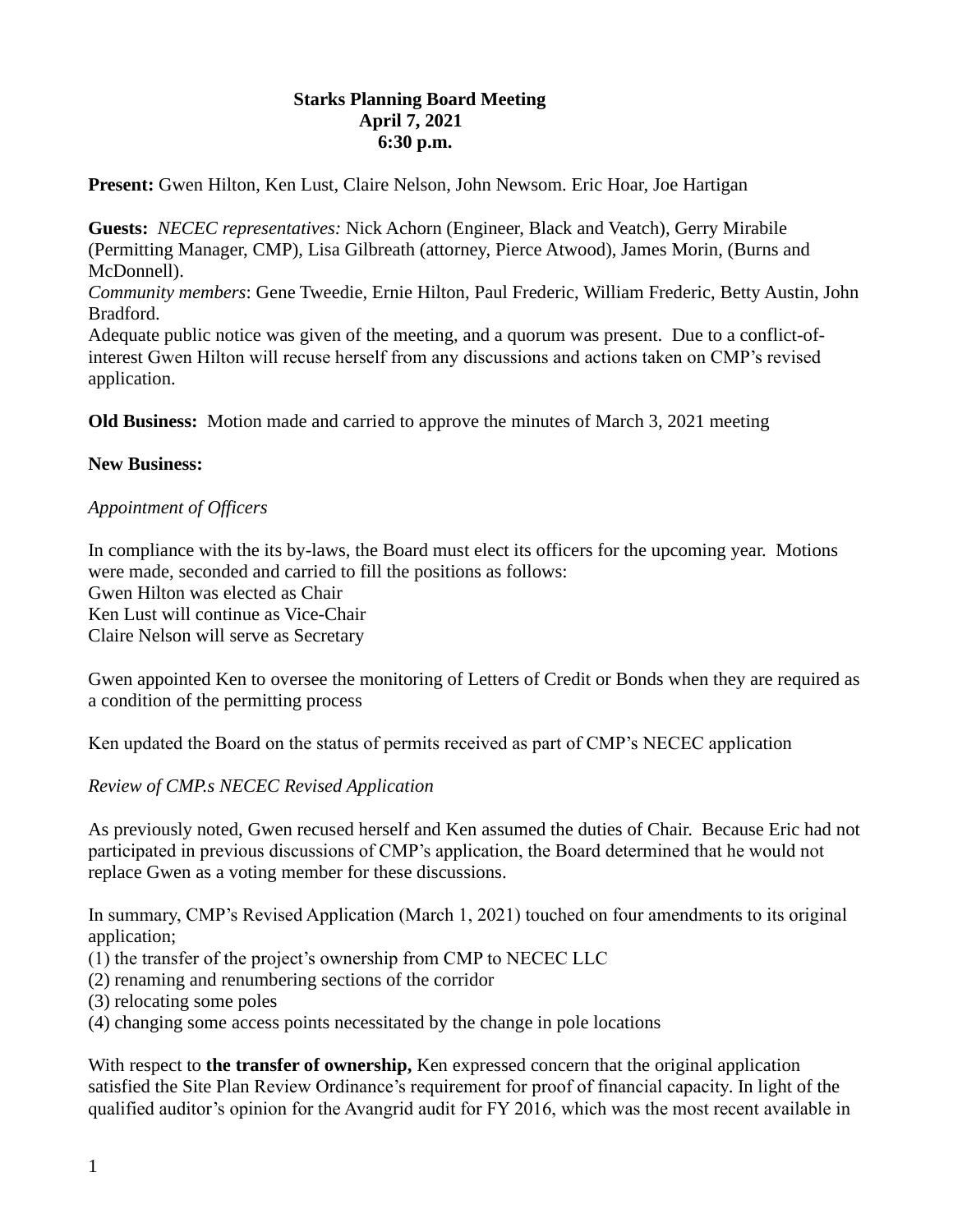2020 when the original application was reviewed, more current financial information should have been provided on Avangrid and it was not.

After exhaustive discussions, it was agreed that CMP would provide the most current audited financial statement for Avangrid as well as the unaudited Corporate Annual Report for FY 12/31/20. Approval of the transfer of ownership is contingent on the statements supporting NECEC LLC's capacity to fund the project. Formal language detailing the conditions is included in the Final Decision Document.

## **Upon a motion and second, the request to approve the transfer from CMP to NECEC LLC carried (3:1)** Newsom opposed

Regarding the request to **rename the poles,** the Board acknowledged NECEC's proposal to rename the poles without requiring Board approval.

The **relocation of poles** reflects refinements to the Project as it progressed from the Issued for Permit (IFP) design level to the Issued for Construction (IFC) stage. Modifications have taken into consideration engineering and environmental constraints. One benefit of the modifications involves the relocation of the one pole located in the Resource Protection District approximately 100 ft. further away from the affected stream.

# **Upon a motion and second to approve the relocation of certain poles as delineated in the Revised Application, the motion carried (3:1)** Newsom opposed

Given that the proposed **change to access points** was an area of expressed concern by community members, Ken opened up the meeting to public questions. CMP contends that changing access points is necessitated by the proposed relocation of poles.

Ernie Hilton had provided a statement to the Board (enclosed) detailing his concerns which were focused on the environmental impact of stream crossings at proposed access points. Moreover, Ernie had questions regarding equipment to be used as part of the clearing operations, and a timeline for work to be done. Ernie also raised the possibility of town officials (or designee) having reasonable access to the site for periodic inspections.

Paul Frederic implored the Board not to second guess the extensive environmental studies conducted by the Environmental Protection Agency, the Army Corps of Engineers and others as it reviews the revised application.

CMP representatives were not knowledgeable as to the specifics of the clearing and twitching process but that environmentally sound practices would be used. Clearing would start immediately and cleanup would resume once roads were no longer posted. Wires would be scheduled to be strung in the fall.

As a result of the discussions, and as a condition of permit approval, language is included in the Final Decision Document giving access to the site town officers to conduct inspections.

## **Upon a motion and second to approve the proposed changes in access points,** t**he motion carried (3:1)** Newsom opposed

The need as to whether or not to hold a public hearing was discussed. Newsom moved that a hearing should be held. Since there was no second, the motion failed.